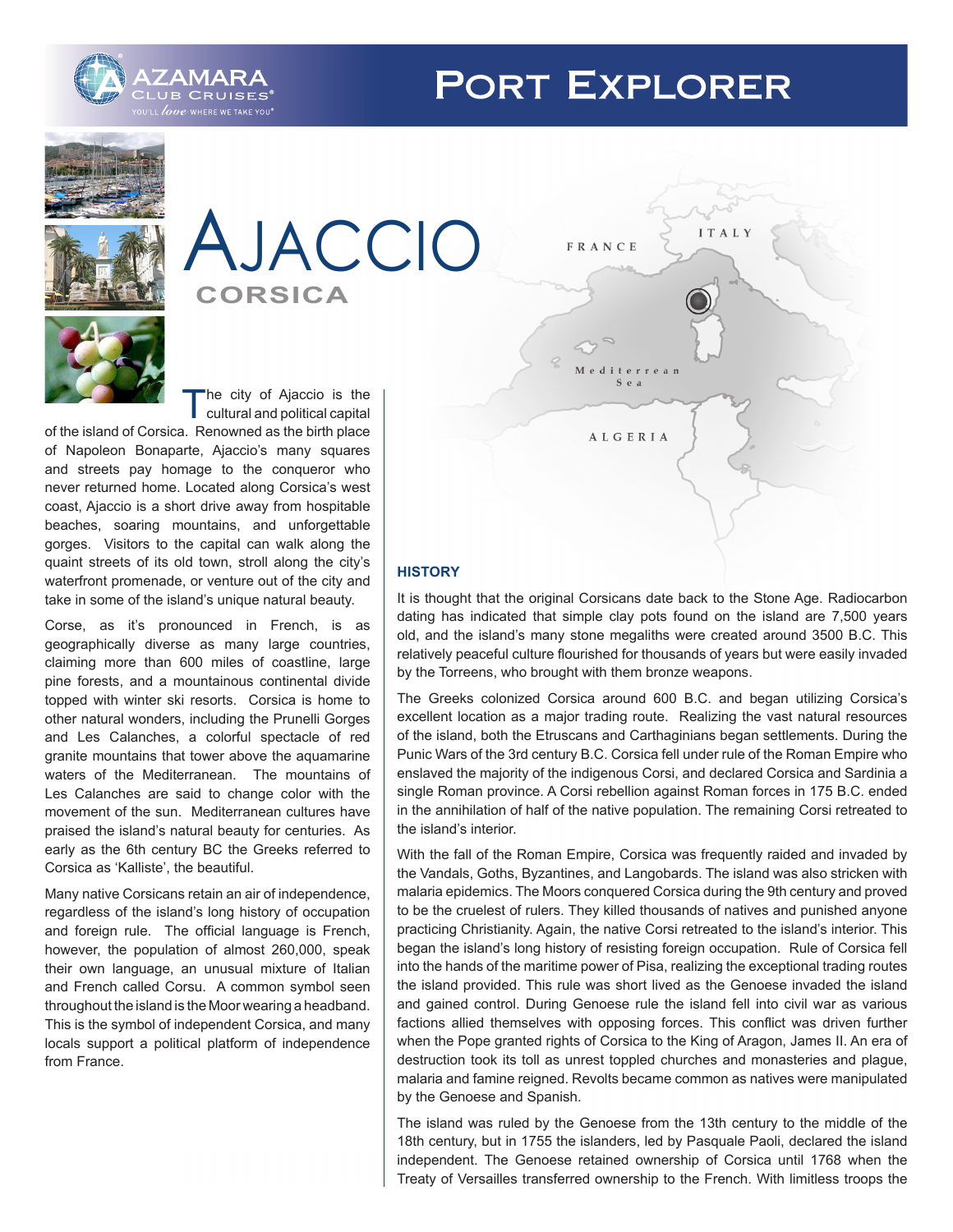French put an end to Corsican autonomy and rule it to the present day, however, the English ruled for a short time in the late 1700's and German and Italian forces occupied the island from 1940 to 1943.

for their homeland, many Corsicans support the Nationalist party on a platform of Corsican autonomy. The national symbol of the Moor's head adorned with headband can today be seen on T-shirts and flags, embodying the freedom loving pursuit of the natives.

The Corsican quest for independence, an underlying force throughout history, is today a point of contention. Linked by their roots and love



#### **PLACES OF INTEREST**

**1 Cathedrale** is Ajaccio's 16th century cathedral located in the old city. The Cathedrale is dedicated to 'La Madonuccia', or Little Madonna, the city's patron saint who is thought to have protected the residents from black plague epidemics. It houses the painting by Eugéne Delacroix, Virgin of the Sacred Heart. Located to the right of the main entrance is Napoleon Bonaparte's baptismal font, where he was baptized in July of 1771.

2 Maison Bonaparte, located on the Rue de<br>Letizia just off Rue Saint Charles, was the house where Napoleon was born and raised. A plaque above the entrance signifies Napoleon's birth on August 15, 1769. On display are family portraits, period furniture and memorabilia.



3 **Hótel de Ville** is the Town Hall and is located on the Place du Maréchal Foch. On the first floor is the Musée Napoléon, which displays Napoleon's baptism certificate, portraits of family members, and his collection of military medals.

**Place du Foch** is the city's finest square. Lined with palm trees and located along the harbor front, the square is an excellent place to absorb the commotion of the surrounding city. A statue of Napoleon wearing a Roman toga sits above a fountain of four lions and faces the Gulf of Ajaccio.

**5 Palais Fesch** was the home of Napoleon's Uncle, Joseph Fesch, and houses the city's finest art museum. Musée Fesch contains a vast collection of Italian paintings, including works by Titian and Botticelli. Many of these works were spoils of war presented to Joseph Fesch by Napoleon. The Chapelle Impériale is also located here and was the Bonapartes' funeral chapel. Napoleon's parents, Carlo and Letizia, and other family members are buried in the crypt. These venues are currently closed for refurbishment.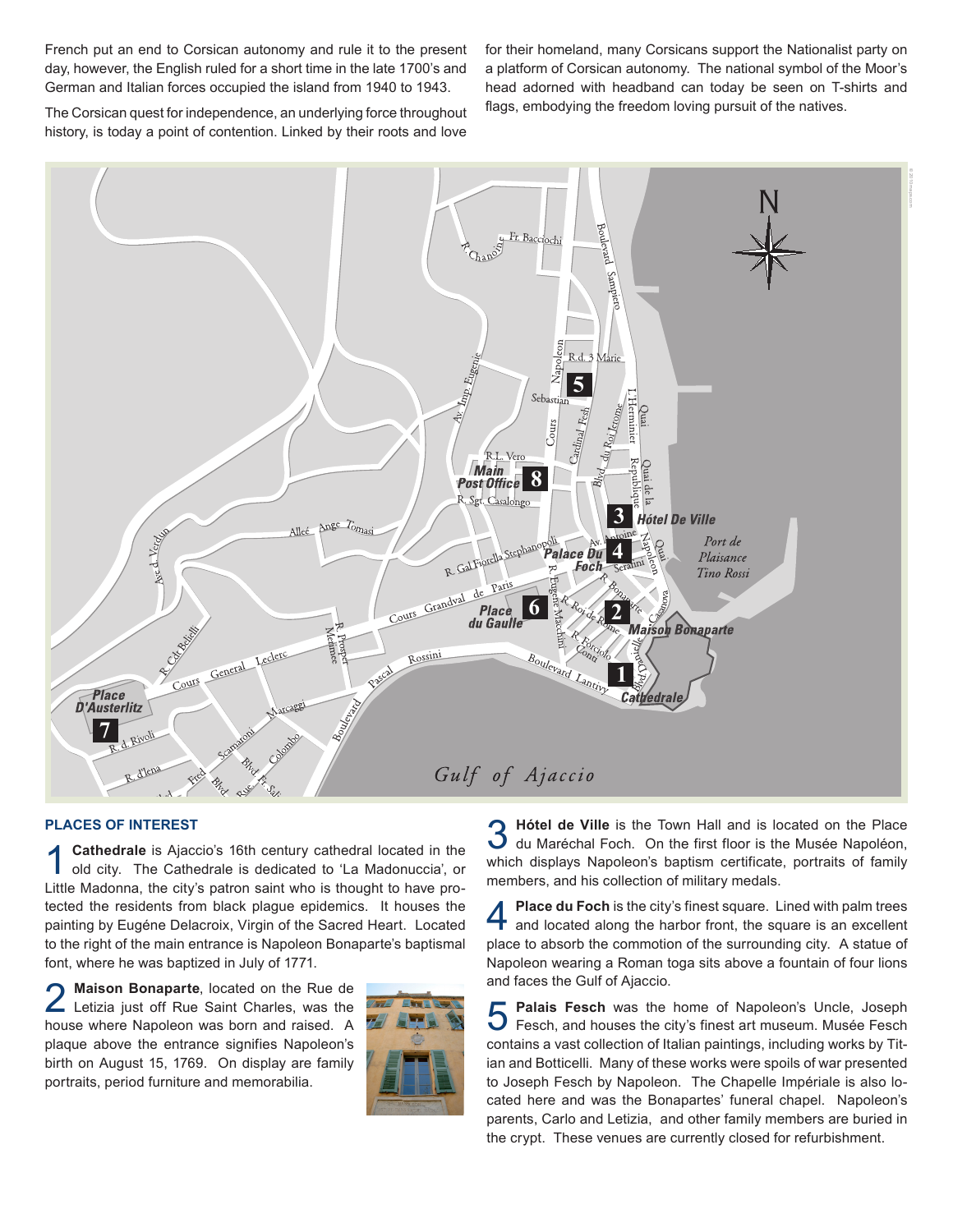6 **Place du Gaulle** is one of the city's main squares (known locally as Place du Diamant) and its main statue pays homage to Napoleon Bonaparte. Dressed as the Emperor of Rome, Napoleon is surrounded by his four brothers. The Square offers excellent views of the sea.

**7 Place d'Austerlitz** is home to another<br>statue dedicated to Corsica's most famous son. The memorial was erected in 1938 on a sight where Napolean liked to play as a child. It features Naploleon standing on a white pyramid in his most familiar pose.

#### Beyond Ajaccio

**The Prunelli Gorges** are located to the northeast of Ajaccio and are situated in the island's vast pine and beech forested mountains. Created by the Prunelli River, the Gorges are some of Corsica's largest and prove to be a completely different ecosystem to the sunny beaches of Ajaccio, a relatively short distance away.

**Les Calanche** (Les Calanques de Piana in French) is a mountainous area that rests high above the azure seas of the Gulf of Porto to the north of Ajaccio. The area's unusual rock formation, consisting of a red and orange hued granite, is a scenic rarity and receives hundreds of visitors each day.

### **SHORE EXCURSIONS**

To make the most of your visit to Ajaccio and surrounding areas we suggest you take one of the organized Shore Excursions. For Information concerning tour content and pricing, consult with the Shore Excursion Desk. When going ashore, guests are advised to take with them only the items they need and to secure any valuables.

## **LOCAL CUSTOMS**

Bargaining: Most shops have fixed prices with the exception of local street vendors.

Tipping: Generally service will be included in the bill, however, it is customary to leave a few coins. For taxis, a 10% gratuity is normal.

## **LOCAL CUISINE AND DRINK SPECIALTIES**

Much of the island's gastronical influence comes from mainland France and Italy. Corsica is known for its unique varieties of locally produced cheese.

There are a number of wineries on the island that produce a number of good quality red, white, and rosé wines.

#### **SHOPPING**

The main shopping areas are located downtown along Rue Fesch, Rue Bonaparte, and Quai Napoleon. Other shops are scattered thoughout the downtown area and offer a wide variety of tourist and specialty shops. Shopping hours are typically from 8:30am - 12:30 pm and 2:30 pm - 7:00 pm, Monday through Friday. Monday mornings many shops are closed, opening during afternoon hours only.

Items of interest include Corsican wines, cheeses, and any items depicting Napoleon Bonaparte. Wines from other regions of France are also available.

A Value Added Tax (VAT), is added to most purchases. Visitors who spend over a certain amount may be entitled to re-claim some or all of the tax paid, however, regulations and conditions governing the refund of VAT are subject to change and RCCL cannot guarantee the cooperation of local authorities

#### **LOCAL CURRENCY**

The unit of currency in this port is the euro. There are 8 euro coins with a common face. On the reverse, each member state contributes a design. There are 7 euro notes. All euro coins and notes are legal tender in member states.

#### **POST OFFICE AND TELEPHONE FACILITIES**

The main Post Office is located downtown at 5 Cours Napoléon (**#8**). The Post Office also provides a foreign exchange service.

Telephones are available in the port terminal building. These phones can be operated by use of a credit card or local phone card.

### **TRANSPORTATION**

Downtown Ajaccio is a short walk, approximately 1/4 mile (.5 km.), from the pier and terminal building. Taxis are available at the pier and downtown, but few drivers speak English. Fares within the city limits are metered.

#### **TOURIST INFORMATION**

The main Tourist Information Office is located at **1 Place Foch** along Place du Foch, off of the bay front promenade south of the tender landing area. This office can provide written information and maps but very few of its representative speak languages other than French fluently.